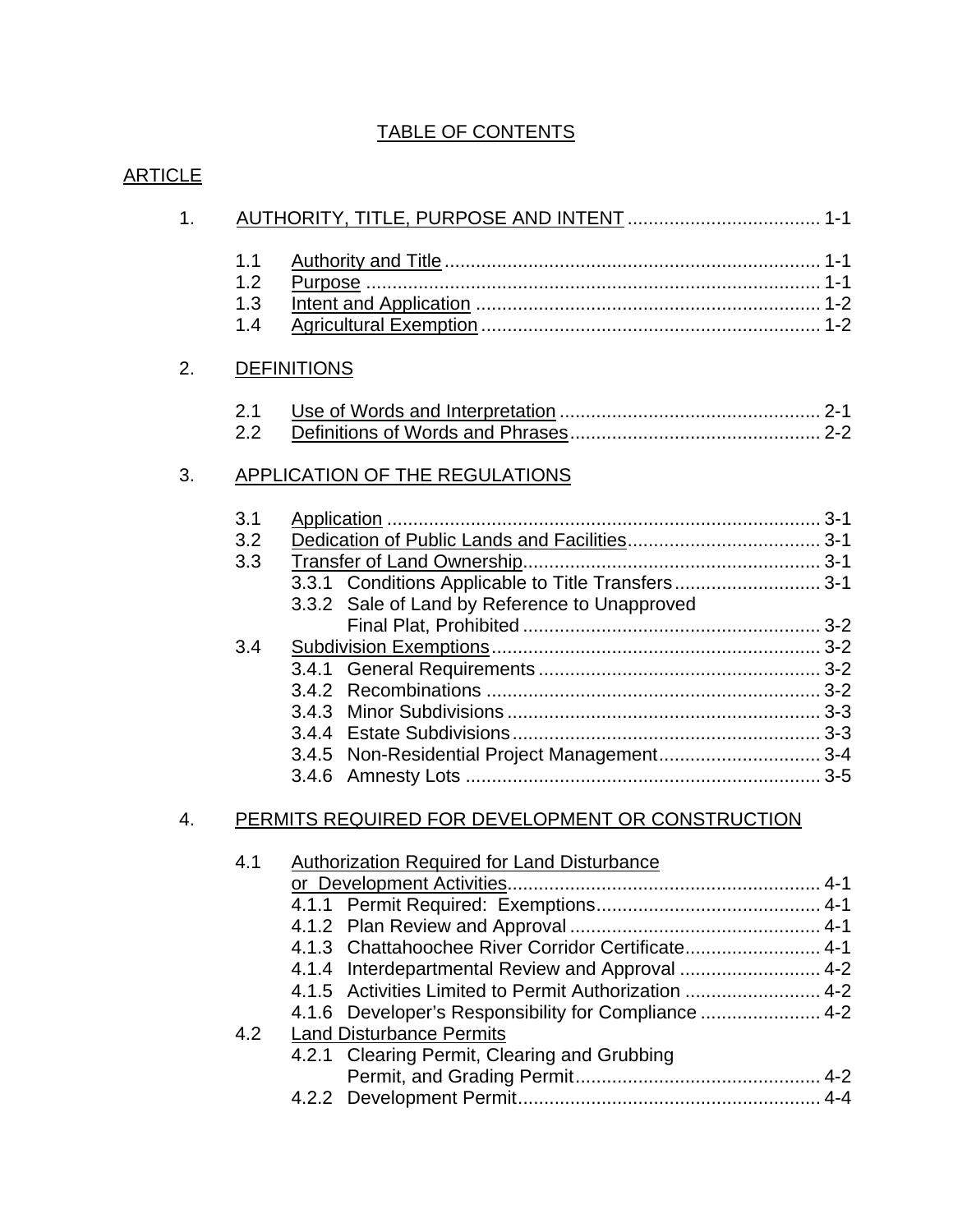| 4. | 4.3 | <b>Building Permits</b><br>Health Department: On-Site Sewage Disposal  4-5<br>4.3.2<br>Single-Family and Duplex Residences 4-6<br>4.3.3<br>4.3.5 Multi-Family and Non-Residential Structures 4-6<br>Issuance on Buildable Lots of Record: Exceptions  4-7<br>4.3.6 |
|----|-----|--------------------------------------------------------------------------------------------------------------------------------------------------------------------------------------------------------------------------------------------------------------------|
| 5. |     | <b>GENERAL REQUIREMENTS</b>                                                                                                                                                                                                                                        |
|    | 5.1 | <b>Suitability of the Land</b><br>5.1.1 Unsuitable Land May Not Be Developed 5-1<br>5.1.2 Unsuitable Land Must Be Included in Buildable Lots  5-1                                                                                                                  |
|    | 5.2 | <b>Conformance to Comprehensive Plan</b><br>5.2.1 Public Sites Shown on the Plan to Be Dedicated or<br>Reserved as Approved by Board of Commissioners 5-1                                                                                                          |
|    |     | 5.2.2 Director May Waive Upon Written Release of the<br>5.2.3 Director Must Disapprove Projects That Do Not                                                                                                                                                        |
|    |     | Incorporation of Public Land Area Into Buildable<br>5.2.4                                                                                                                                                                                                          |
|    | 5.3 | Zoning and Other Regulations<br>5.3.1 Discrepancy Between Minimum Standards:                                                                                                                                                                                       |
|    | 5.4 | 5.3.2 Building Setbacks to Conform to Zoning Resolution  5-2<br><b>Required Public Improvements</b>                                                                                                                                                                |
|    | 5.5 | <u>Lots</u>                                                                                                                                                                                                                                                        |
|    |     | 5-5.1 Lots to Conform to the Zoning Resolution 5-2<br>Double Frontage and Reverse Frontage Lots Are<br>5.5.2                                                                                                                                                       |
|    | 5.6 | <b>Survey Monuments</b>                                                                                                                                                                                                                                            |
|    | 5.7 | <b>Standard Drawings</b><br>5.7.1 Department to Maintain Standard Drawings on File 5-3<br>5.7.2 Standard Drawings to Illustrate Standards5-3<br>5.7.3 Standard Drawings Incorporated as Part of                                                                    |
|    | 5.8 | Buffers, Landscaping, and Tree Preservation<br>5.8.1<br>5.8.2<br>5.8.3 Tree Protection Ordinance Requirements5-5                                                                                                                                                   |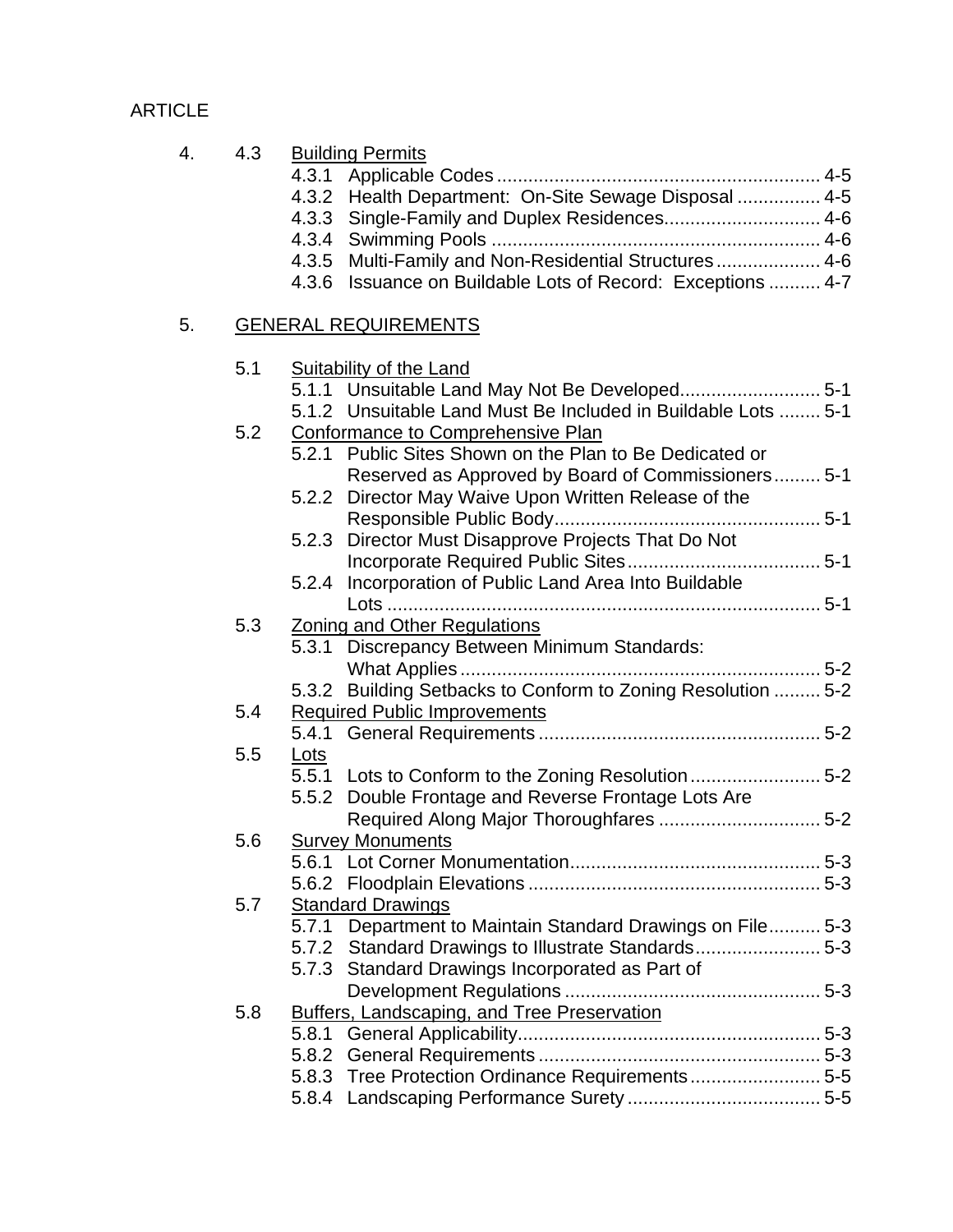|    | 5.9  | <b>Recreation Areas</b>                                 |
|----|------|---------------------------------------------------------|
|    |      |                                                         |
|    | 5.10 |                                                         |
| 6. |      | <b>ACCESS AND RIGHT-OF-WAY REQUIREMENTS AND STREET</b>  |
|    | 6.1  | <b>Access</b>                                           |
|    |      | 6.1.1 Large Parcels to Provide Future Street Access 6-1 |
|    |      |                                                         |
|    |      |                                                         |
|    |      | 6.1.4 Private Streets to be Constructed Pursuant to     |
|    |      |                                                         |
|    |      |                                                         |
|    | 6.2  | <b>Streets</b>                                          |
|    |      |                                                         |
|    |      |                                                         |
|    | 6.3  | Minimum Right-of-Way and Street Improvements            |
|    |      | 6.3.1 Right-of-Way and Pavement Widths  6-2             |
|    |      |                                                         |
|    |      | Table 6-A Minimum Right-of-Way and Roadway              |
|    |      | Widths for New Streets and Widenings 6-4                |
|    |      | 6.3.3 Street Widenings - Single-Family Detached         |
|    |      |                                                         |
|    |      | 6.3.4 Street Widenings - Single-Family Attached,        |
|    |      | Multi-Family, and Non-Residential Developments 6-7      |
|    |      |                                                         |
|    |      |                                                         |
|    |      | 6.3.7 Improvements Along State Highways 6-10            |
|    | 6.4  | <b>General Layout Requirements</b>                      |
|    |      | 6.4.1 Conformance to Comprehensive Plan 6-10            |
|    |      |                                                         |
|    |      |                                                         |
|    |      |                                                         |
|    |      |                                                         |
|    |      |                                                         |
|    |      |                                                         |
|    |      |                                                         |
|    |      |                                                         |
|    | 6.5  | <b>Traffic Control Devices</b>                          |
|    |      |                                                         |
|    |      | 6.5.2                                                   |
|    |      |                                                         |
|    |      |                                                         |
|    |      |                                                         |
|    |      |                                                         |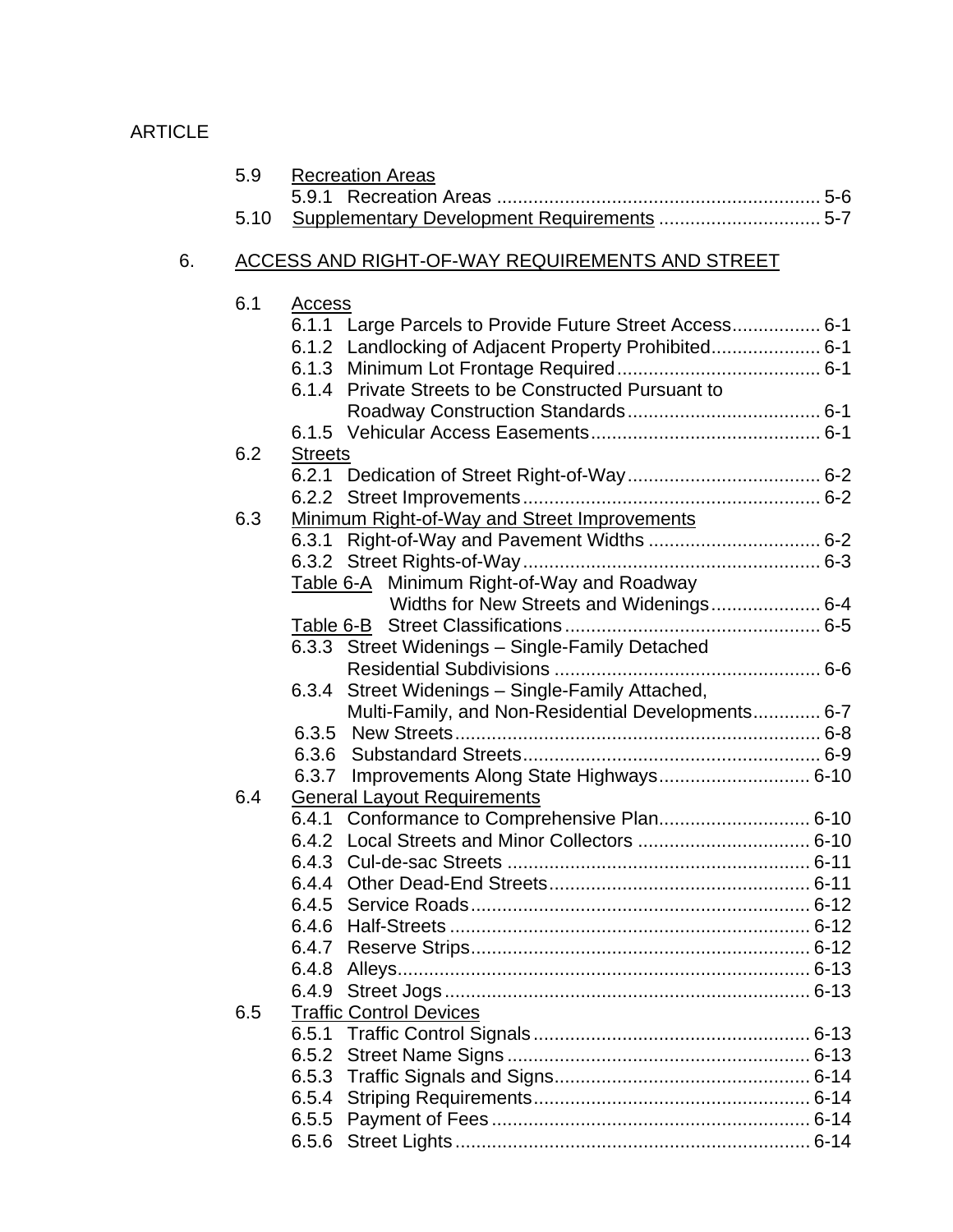| 6.6  |                                                              |  |
|------|--------------------------------------------------------------|--|
| 6.7  | <b>Subgrade Preparation for All Streets</b>                  |  |
|      | Subgrade in Accordance With Georgia<br>6.7.1                 |  |
|      |                                                              |  |
|      | 6.7.2                                                        |  |
|      | 6.7.3                                                        |  |
|      | 6.7.4                                                        |  |
|      | 6.7.5                                                        |  |
|      | 6.7.6                                                        |  |
|      | 6.7.7                                                        |  |
|      | 6.7.8                                                        |  |
| 6.8  | Road Widening                                                |  |
|      | 6.8.1                                                        |  |
|      | 6.8.2                                                        |  |
| 6.9  | <b>New Local and Minor Collector Streets</b>                 |  |
|      | 6.9.1<br>New Local and Minor Streets Within a                |  |
|      |                                                              |  |
|      | 6.9.2                                                        |  |
|      | Non-Residential Subdivision or Development<br>6.9.3          |  |
|      |                                                              |  |
| 6.10 | <b>New Major Thoroughfares</b>                               |  |
|      | 6.10.1 Construction Standards: Major Thoroughfares 6-18      |  |
|      | Table 6-C Construction Standards - Major Thoroughfares  6-18 |  |
| 6.11 | <b>Curb and Gutter</b>                                       |  |
|      |                                                              |  |
|      |                                                              |  |
|      |                                                              |  |
|      | 6.11.4 Principal Arterial and Major Arterial Curbing  6-19   |  |
|      |                                                              |  |
|      |                                                              |  |
| 6.12 | <b>Underground Utilities</b>                                 |  |
|      | 6.12.1 Installation and Compaction Required                  |  |
|      |                                                              |  |
|      | 6.12.2 After Base Installed, Utilities to Be Bored 6-20      |  |
|      |                                                              |  |
|      |                                                              |  |
| 6.13 | Sidewalks                                                    |  |
|      |                                                              |  |
|      |                                                              |  |
|      |                                                              |  |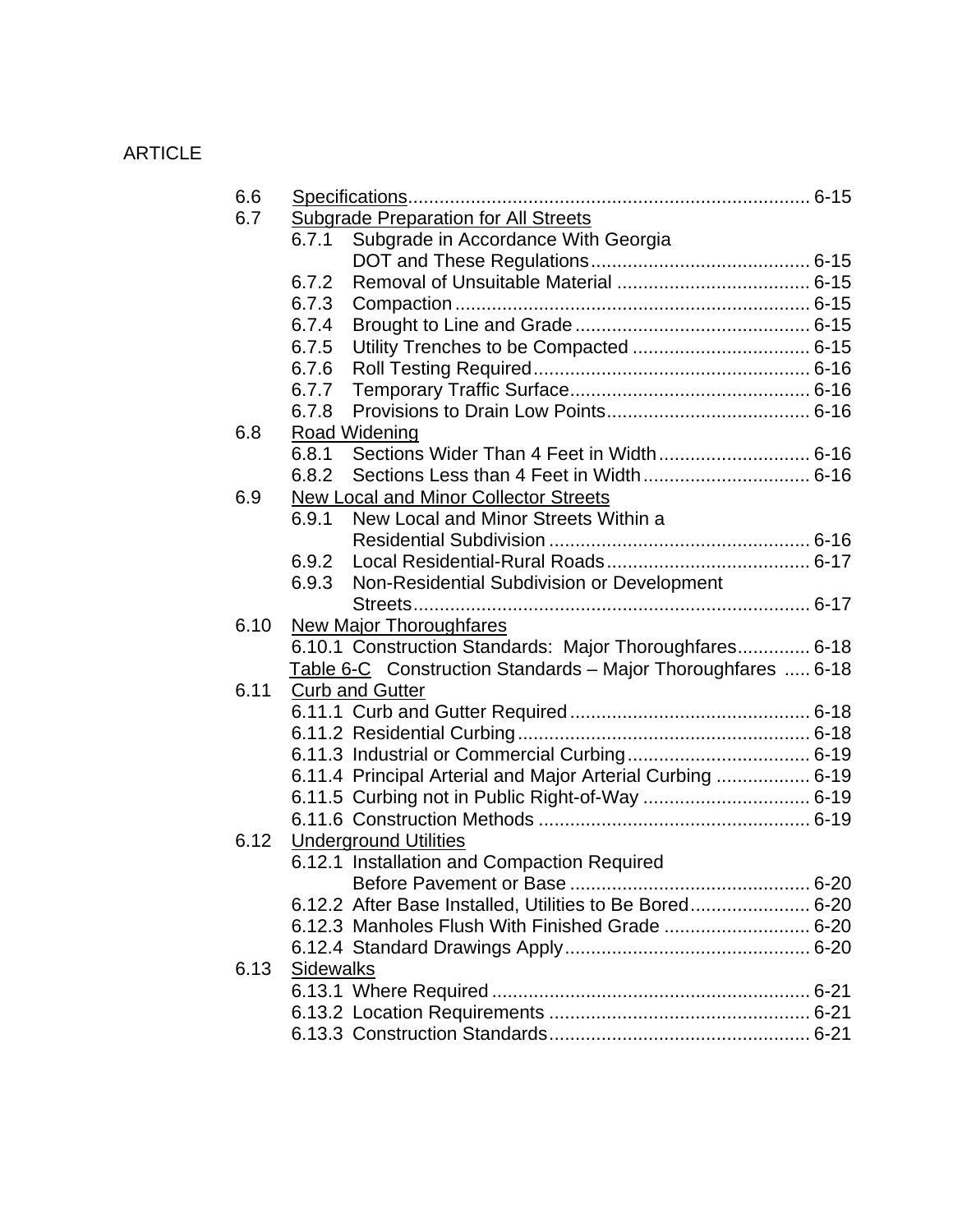# 7. UTILITIES AND EASEMENTS

| 7.1 |                    | <b>Placement of Utilities</b>                       |
|-----|--------------------|-----------------------------------------------------|
|     | 7.1.1              | Underground Utilities to Be in                      |
|     |                    |                                                     |
|     | 7.1.2              | Private Underground Utilities Require               |
|     |                    | Department Approval if in the Right-of-Way  7-1     |
| 7.2 |                    | Water System and Fire Hydrants                      |
|     |                    | 7.2.1 Connection of Public Water Main Required 7-1  |
|     |                    | 7.2.2 Water, Fire Hydrants, etc., to Be Designed    |
|     |                    | According to Applicable Standards, and              |
|     |                    |                                                     |
|     | 7.2.3              | Water Mains to Be Installed After Curbs             |
|     |                    |                                                     |
| 7.3 |                    | <b>Sanitary Sewage Disposal</b>                     |
|     | 7.3.1              | <b>Connection to Sewage Disposal</b>                |
|     |                    |                                                     |
|     |                    | 7.3.2 If Sewer is Available, Septic Not Allowed 7-2 |
|     | 7.3.3              | Septic Field Must Be Located Out of the             |
|     |                    |                                                     |
|     | 7.3.4              |                                                     |
| 7.4 | Easements          |                                                     |
|     |                    |                                                     |
|     |                    |                                                     |
|     | Table 7-A          | Easements for Storm Drain Pipes                     |
|     |                    |                                                     |
|     |                    | 7.4.3 Width of Permanent Sanitary Sewer             |
|     |                    |                                                     |
|     |                    | 7.4.4 Provision for Common Sanitary Drainage        |
|     |                    |                                                     |
|     |                    |                                                     |
|     |                    |                                                     |
|     |                    |                                                     |
| 7.5 | <b>Street Cuts</b> |                                                     |
|     |                    |                                                     |
|     |                    |                                                     |
|     |                    |                                                     |
|     |                    |                                                     |
|     |                    |                                                     |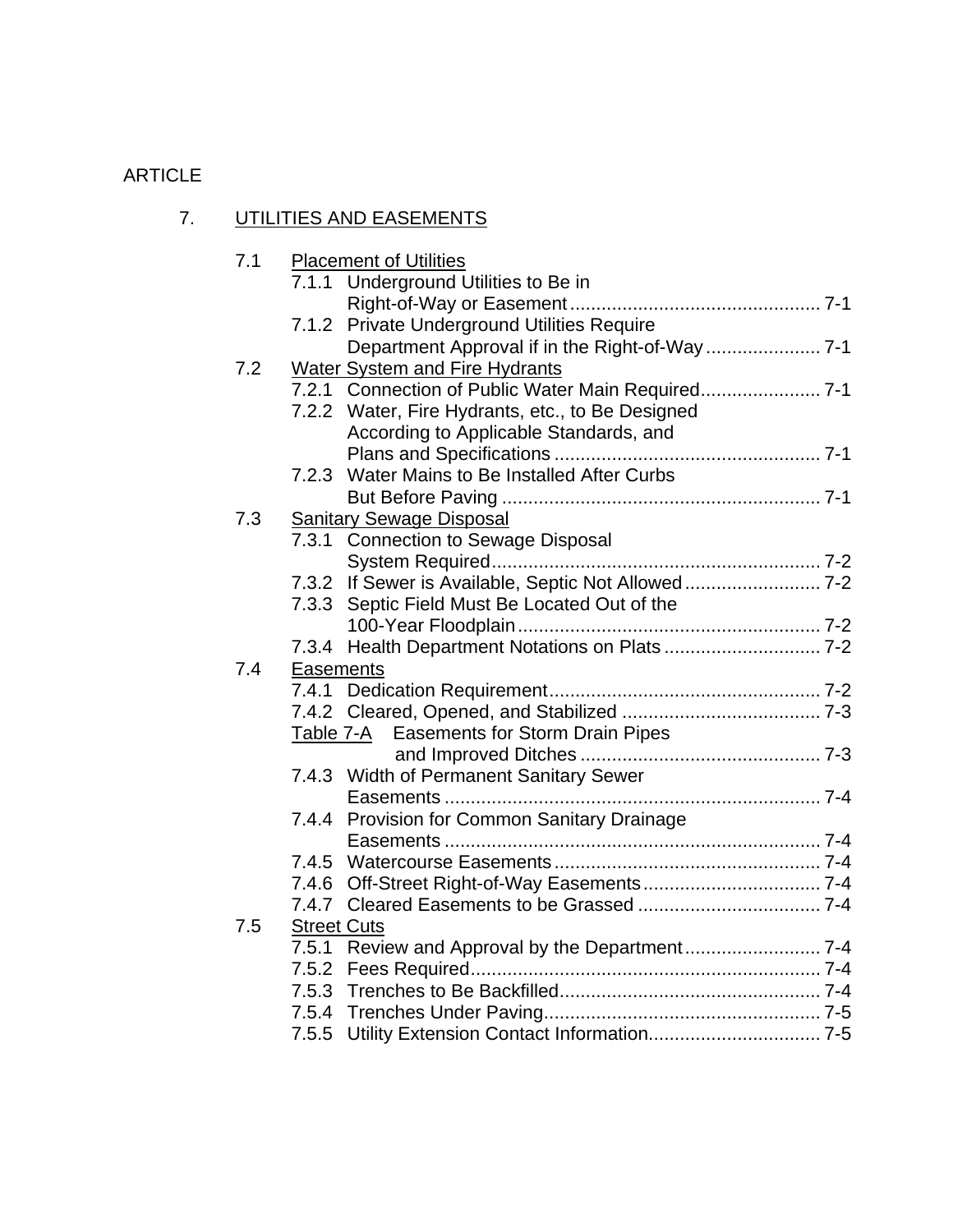#### 8. SITE GRADING, STORMWATER DETENTION, CULVERTS AND PIPED DRAINAGE SYSTEMS AND SOIL SEDIMENT CONTROL **REQUIREMENTS**

| 8.1 | <b>Site Grading</b>                                            |  |
|-----|----------------------------------------------------------------|--|
|     | 8.1.1<br>Compliance With Line and Grade Required 8-1           |  |
|     | 8.1.2                                                          |  |
|     | Consistent With Metropolitan River Protection Act 8-1<br>8.1.3 |  |
|     | 8.1.4                                                          |  |
|     | 8.1.5                                                          |  |
|     | Special Conditions for Soils With Low Shearing<br>8.1.6        |  |
|     |                                                                |  |
|     | 8.1.7                                                          |  |
|     | 8.1.8                                                          |  |
| 8.2 | <b>Stormwater Detention</b>                                    |  |
|     | Stormwater Management Report Required 8-2<br>8.2.1             |  |
|     | 8.2.2                                                          |  |
|     | 8.2.3                                                          |  |
|     | 8.2.4                                                          |  |
|     | Detention Facility Easement Requirements  8-13<br>8.2.5        |  |
|     | 8.2.6                                                          |  |
|     | Detention Facility Construction Standards  8-15<br>8.2.7       |  |
|     | 8.2.8<br><b>Detention Facility Engineer's Certification</b>    |  |
|     |                                                                |  |
| 8.3 | <b>Culverts and Piped Drainage Systems</b>                     |  |
|     | 8.3.1                                                          |  |
|     | 8.3.2                                                          |  |
|     | 8.3.3                                                          |  |
|     | 8.3.4                                                          |  |
|     | 8.3.5                                                          |  |
|     | 8.3.6                                                          |  |
|     | 8.3.7                                                          |  |
|     | 8.3.8                                                          |  |
|     | 8.3.9                                                          |  |
|     |                                                                |  |
|     |                                                                |  |
|     |                                                                |  |
| 8.4 | Surface Drainage                                               |  |
|     | 8.4.1                                                          |  |
|     | 8.4.2                                                          |  |
| 8.5 | <b>Erosion Control</b>                                         |  |
|     | 8.5.1                                                          |  |
|     | 8.5.2                                                          |  |
|     | 8.5.3                                                          |  |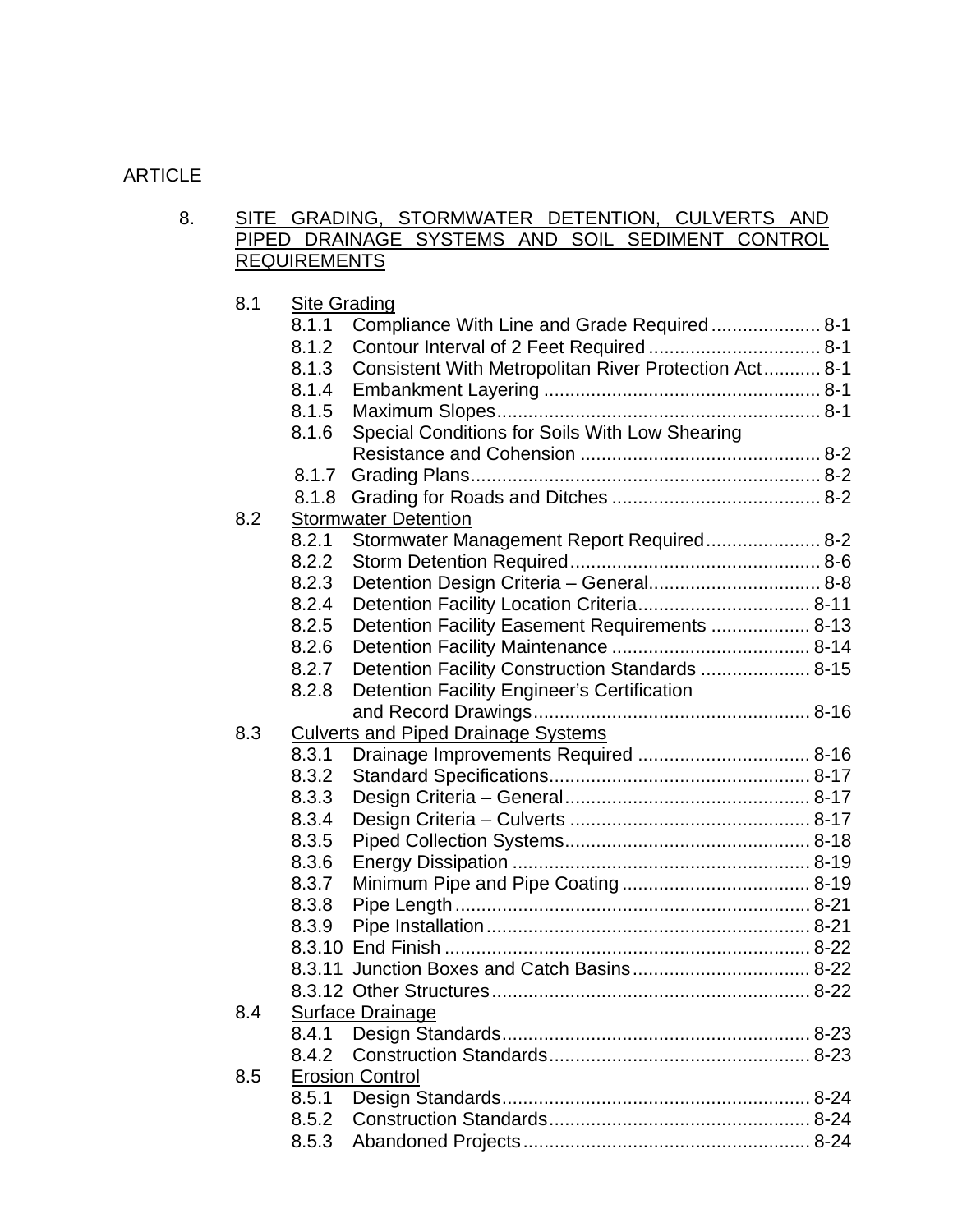|    | 8.6 | Dams          |                                                               |  |
|----|-----|---------------|---------------------------------------------------------------|--|
|    |     | 8.6.1         | New Dams Subject to Requirements of Georgia 8-25              |  |
|    |     | 8.6.2         | New Dams Subject to Regulation by City of Buford  8-26        |  |
|    |     | 8.6.3         |                                                               |  |
|    |     | 8.6.4         |                                                               |  |
|    | 8.7 |               | <b>Extended Detention</b>                                     |  |
|    |     | 8.7.1         | Wet Extended Detention Facility Design                        |  |
|    |     |               |                                                               |  |
|    |     |               |                                                               |  |
|    |     |               |                                                               |  |
|    |     |               | 8.7.4 Stream Buffers and Impervious Surface Setbacks 8-36     |  |
|    |     |               | 8.7.5 Wet and Extended Detention Facility Maintenance  8-36   |  |
|    | 8.8 |               | Reserved                                                      |  |
|    | 8.9 |               | <b>Water Quality Best Management Practices</b>                |  |
|    |     |               |                                                               |  |
|    |     |               |                                                               |  |
|    |     | 8.9.3         |                                                               |  |
|    |     |               |                                                               |  |
|    |     |               | 8.9.5 Facility Certification and Record Drawings 8-40         |  |
|    |     | 8.9.6         | <b>Existing Subdivisions with Regional Water</b>              |  |
|    |     |               |                                                               |  |
|    |     |               | 8.9.7 Existing Subdivisions without Regional Water            |  |
|    |     |               |                                                               |  |
|    |     | 8.9.8         | Retrofitting of Existing Detention Facilities for             |  |
|    |     |               |                                                               |  |
|    |     |               | 8.9.9 Retrofitting of Existing Water Quality Facilities  8-41 |  |
|    |     |               |                                                               |  |
| 9. |     |               | <b>PERFORMANCE GUIDELINES</b>                                 |  |
|    |     |               |                                                               |  |
|    | 9.1 | General       |                                                               |  |
|    |     |               |                                                               |  |
|    |     |               |                                                               |  |
|    |     |               |                                                               |  |
|    | 9.2 | Lots          |                                                               |  |
|    |     |               |                                                               |  |
|    |     | 9.2.2         |                                                               |  |
|    |     |               |                                                               |  |
|    | 9.3 | <b>Blocks</b> |                                                               |  |
|    |     |               |                                                               |  |
|    |     |               |                                                               |  |
|    | 9.4 |               |                                                               |  |
|    | 9.5 |               | <b>Roadway Design</b>                                         |  |
|    |     |               |                                                               |  |
|    |     | Table 9-A     | Minimum Design Speed and                                      |  |
|    |     |               |                                                               |  |
|    |     |               |                                                               |  |
|    |     | Table 9-B     | Constant (K) Values for Vertical Curves 9-6                   |  |
|    |     |               |                                                               |  |
|    |     | Table 9-C     |                                                               |  |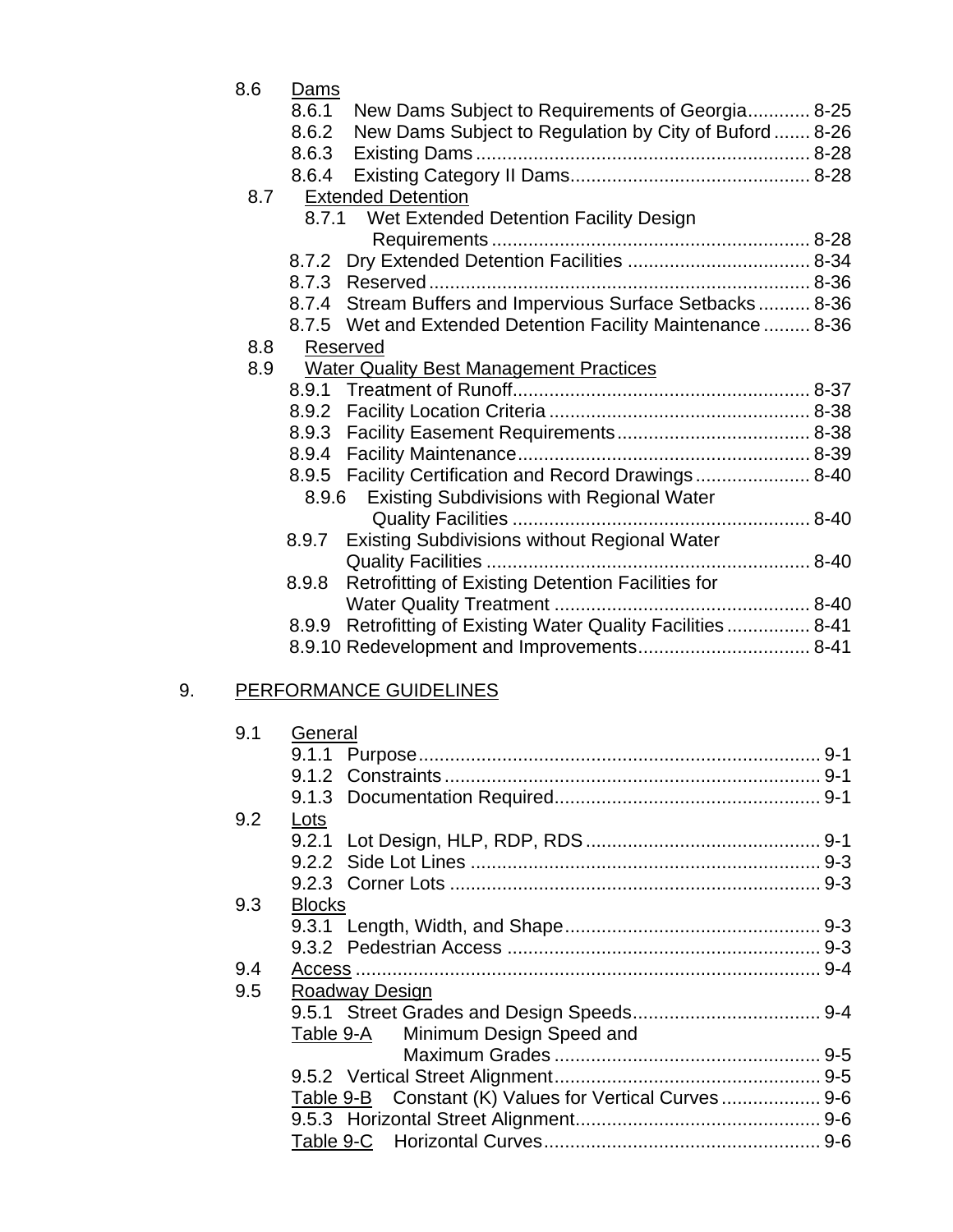| 9.6  |           | <b>Street Intersections</b>                              |  |
|------|-----------|----------------------------------------------------------|--|
|      | 9.6.1     |                                                          |  |
|      | 9.6.2     |                                                          |  |
|      | 9.6.3     |                                                          |  |
|      |           |                                                          |  |
|      | Table 9-E | Approach Distances at Major                              |  |
|      |           |                                                          |  |
|      | 9.6.5     |                                                          |  |
|      |           |                                                          |  |
|      | 9.6.6     |                                                          |  |
|      | 9.6.7     |                                                          |  |
|      | 9.6.8     |                                                          |  |
|      | 9.6.9     |                                                          |  |
| 9.7  |           | <b>Driveway Intersections</b>                            |  |
|      | 9.7.1     |                                                          |  |
|      | 9.7.2     |                                                          |  |
|      | 9.7.3     |                                                          |  |
|      |           |                                                          |  |
|      | 9.7.5     |                                                          |  |
|      |           |                                                          |  |
| 9.8  |           | <b>Stormwater Detention Guidelines</b>                   |  |
|      | 9.8.1     |                                                          |  |
|      |           |                                                          |  |
|      | 9.8.2     |                                                          |  |
|      | 9.8.3     |                                                          |  |
|      | 9.8.4     |                                                          |  |
|      | 9.8.5     |                                                          |  |
|      | 9.8.6     | Underground and Rooftop Detention  9-23                  |  |
|      | 9.8.7     |                                                          |  |
|      | 9.8.8     | Ponds and Lakes Not Used for Detention  9-24             |  |
| 9.9  |           |                                                          |  |
|      | 9.9.1     | <b>Culverts and Pipe Collection System Guidelines</b>    |  |
|      | 9.9.2     |                                                          |  |
|      |           | 9.9.3 Outlet Location - Culverts and Piped Systems  9-25 |  |
|      |           |                                                          |  |
|      | 9.9.5     |                                                          |  |
|      |           |                                                          |  |
|      | Table 9-H |                                                          |  |
| 9.10 |           | Post-Development Stormwater Management for New           |  |
|      |           |                                                          |  |
|      |           |                                                          |  |
|      |           |                                                          |  |
|      |           |                                                          |  |
|      |           | 9.10.4 Post-Development Stormwater Management            |  |
|      |           |                                                          |  |
|      |           | 9.10.5 Construction Inspections of Post-Development      |  |
|      |           |                                                          |  |
|      |           | 9.10.6 Ongoing Inspection and Maintenance of             |  |
|      |           |                                                          |  |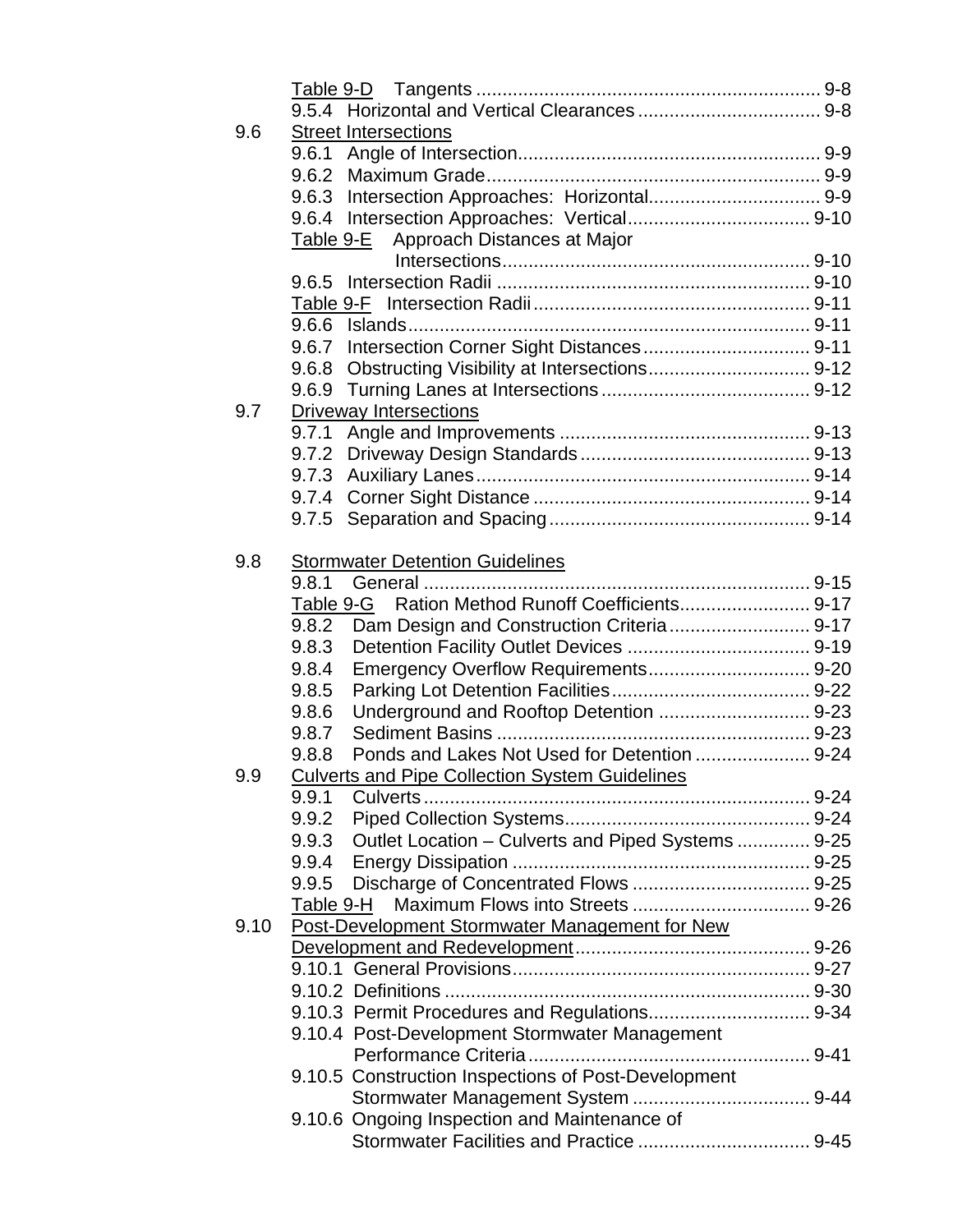| 10.<br>PLAN AND PLAT SPECIFICATIONS<br>10.1<br><b>Sketch Plan Specifications</b>                     |
|------------------------------------------------------------------------------------------------------|
|                                                                                                      |
|                                                                                                      |
| 10.1.2 Freehand Drawing (Approximate Scale)  10-1                                                    |
|                                                                                                      |
| <b>Subdivision Development Plans</b><br>10.2                                                         |
| 10.2.1 What a Development Permit for a Subdivision                                                   |
|                                                                                                      |
|                                                                                                      |
|                                                                                                      |
|                                                                                                      |
| 10.2.6 Certificate of Development Plans Approval 10-6<br>10.2.7 Other Development Plans to Accompany |
|                                                                                                      |
|                                                                                                      |
| 10.3<br><b>Final Plat Specifications</b>                                                             |
|                                                                                                      |
|                                                                                                      |
|                                                                                                      |
| 10.3.4 List of What is Required to be Shown  10-9                                                    |
|                                                                                                      |
|                                                                                                      |
|                                                                                                      |
| 10.4<br>House Location Plan (HLP)                                                                    |
|                                                                                                      |
|                                                                                                      |
|                                                                                                      |
| 10.5                                                                                                 |
| <b>Residential Drainage Plan (RDP)</b><br>10.5.1 Certified Boundary Survey Required 10-17            |
|                                                                                                      |
| 10.5.3 Residential Drainage Study (RDS) 10-18                                                        |
| 10.5.4 Certificate of Occupancy - Conditions  10-18                                                  |
|                                                                                                      |
| <b>Site Development Plans</b><br>10.6                                                                |
| 10.6.1 What a Development Permit for a Site                                                          |
|                                                                                                      |
|                                                                                                      |
|                                                                                                      |
| 10.6.5 List of What is Required to be Shown  10-19                                                   |
| 10.6.6 Certificate of Development Plans Approval 10-22                                               |
| 10.6.7 Other Development Plans to Accompany Site Plan  10-22                                         |
|                                                                                                      |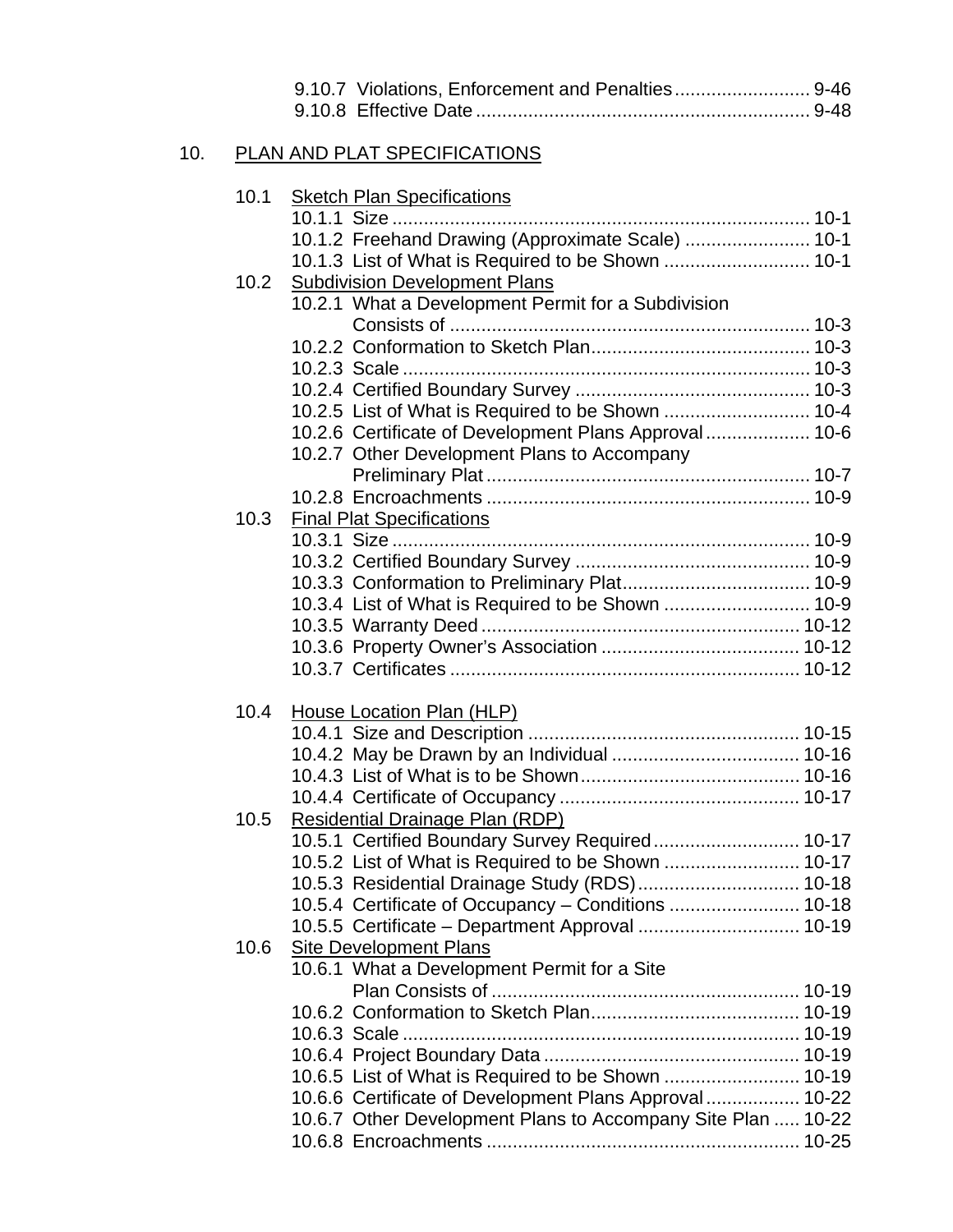|     | 10.7 | <b>Tree Protection Plan Specifications</b>                 |
|-----|------|------------------------------------------------------------|
|     |      |                                                            |
|     |      | 10.7.2 In Accordance With Tree Protection Ordinance  10-25 |
|     | 10.8 | <b>Buffer and Landscape Plan Specifications</b>            |
|     |      |                                                            |
|     |      | 10.8.2 Shown on Site Plan or Boundary Survey  10-26        |
|     |      |                                                            |
|     |      |                                                            |
| 11. |      | <b>PROCEDURES</b>                                          |
|     | 11.1 | <b>Subdivision Review Procedures</b>                       |
|     |      |                                                            |
|     |      |                                                            |
|     |      | 11.1.3 Development Plans Approval for Subdivisions 11-2    |
|     |      |                                                            |
|     | 11.2 | Non-Subdivision Review Procedures                          |
|     |      |                                                            |
|     |      |                                                            |
|     |      |                                                            |
|     |      | 11.2.4 Certificate of Development Conformance              |
|     |      |                                                            |
|     |      |                                                            |
|     | 11.3 | <b>Assignment of Names and Addresses</b>                   |
|     |      | 11.3.1 Subdivision or Development Names  11-13             |
|     |      |                                                            |
|     |      |                                                            |
|     | 11.4 | Initiation of Development Activities                       |
|     |      |                                                            |
|     |      |                                                            |
|     |      |                                                            |
|     |      | 11.4.4 Responsibility for Quality and Design 11-17         |
|     |      |                                                            |
|     |      |                                                            |
|     | 11.5 | <b>Approval of Development Conformance</b>                 |
|     |      |                                                            |
|     |      |                                                            |
|     |      |                                                            |
|     | 11.6 | <b>Project Closeout and Continuing Maintenance</b>         |
|     |      | 11.6.1 Development Performance and Maintenance             |
|     |      |                                                            |
|     |      | 11.6.2 Maintenance and Performance Surety 11-20            |
|     |      |                                                            |
|     |      |                                                            |

# 12. FEES